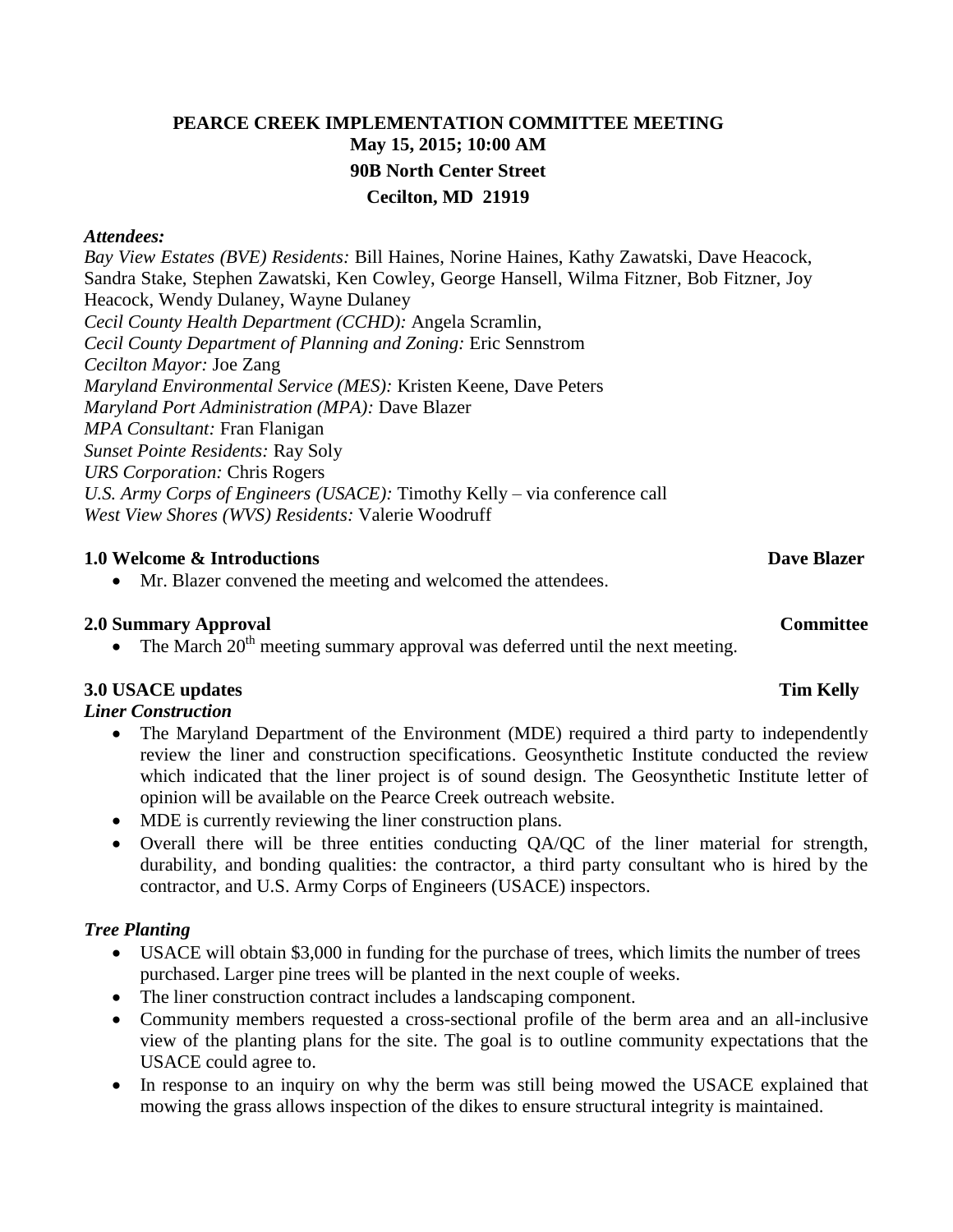### *Timeline of liner construction and placement*

 The USACE will finalize the construction contract in June and the Notice to Proceed (NTP) will be sent to the contractor in August. The contract duration will go until December 2016.

## *Mosquito Spraying*

• The USACE is currently coordinating with Cecil County regarding mosquito spraying, which will be initiated after the first placement of dredged material occurs.

## *Future Activities*

- Concerning well abandonment within the disposal area, one U.S. Geological Survey well located outside of the berm is leaking and the USACE will be completing the repair.
- Relocation of the staging area is included in the liner construction contract, which should begin in August, when the NTP is issued.

## *C&D Approach Channel Dredging*

• Chesapeake & Delaware Canal dredging included 500,000 cubic yards of material dredged south of the Sassafras River, near Pooles Island, and transported to Poplar Island. The hope is that enough material was dredged to hold off from dredging again until the Pearce Creek site has been reactivated.

### **4.0 MPA Update Dave Blazer** Dave Blazer

- The Consolidated Transportation Program (CTP) includes the approved funding for the Pearce Creek waterline construction project on Page 10. In total, \$14.184 million has been allocated to the Pearce Creek project and has been budgeted to account for fiscal years 2016, 2017, and 2018. Fiscal years start July 1<sup>st</sup> and end June  $30^{th}$ ; i.e., fiscal year 2016 occurs July 1, 2015 through June 30, 2016.
- The [CTP document](http://www.mdot.maryland.gov/Office_of_Planning_and_Capital_Programming/CTP/CTP_15_20/CTP_Documents/MPA.pdf) will be included on the Pearce Creek outreach website.
- Concerning other sources of funding:
	- 1. A current agreement between MES and the Town of Cecilton (Town) funds the planning and design of the water system, which is about \$700,000, of which 75% has been used;
	- 2. A separate line item includes funding for outreach, meetings, open houses, etc.; and
	- 3. A third funding source is being used for the exterior monitoring program.

## **5.0 Drinking Water Line Planning Progress Mayor Zang and Chris Rogers**

- 95% of the water line designs have been finished; however, the Town/URS is attempting to acquire two additional easements from private individuals in an effort to save time and money:
	- 1. An easement located off of Pond Neck Road for a second chlorination system. An alternate plan is available in the event the easement is not obtained.
	- 2. An easement located behind the homes of Crawford Acres to make the water line pathway more direct.
- After meetings with the State Highway Administration, it was decided that the water line can be placed directly in the drainage ditch, which eliminated the need for additional easements.
- Most of the permits have been obtained and URS is sending out a public notice regarding the request to increase the Town's Groundwater Appropriations Permit.
- Excavation for the water line will likely begin early fall 2015.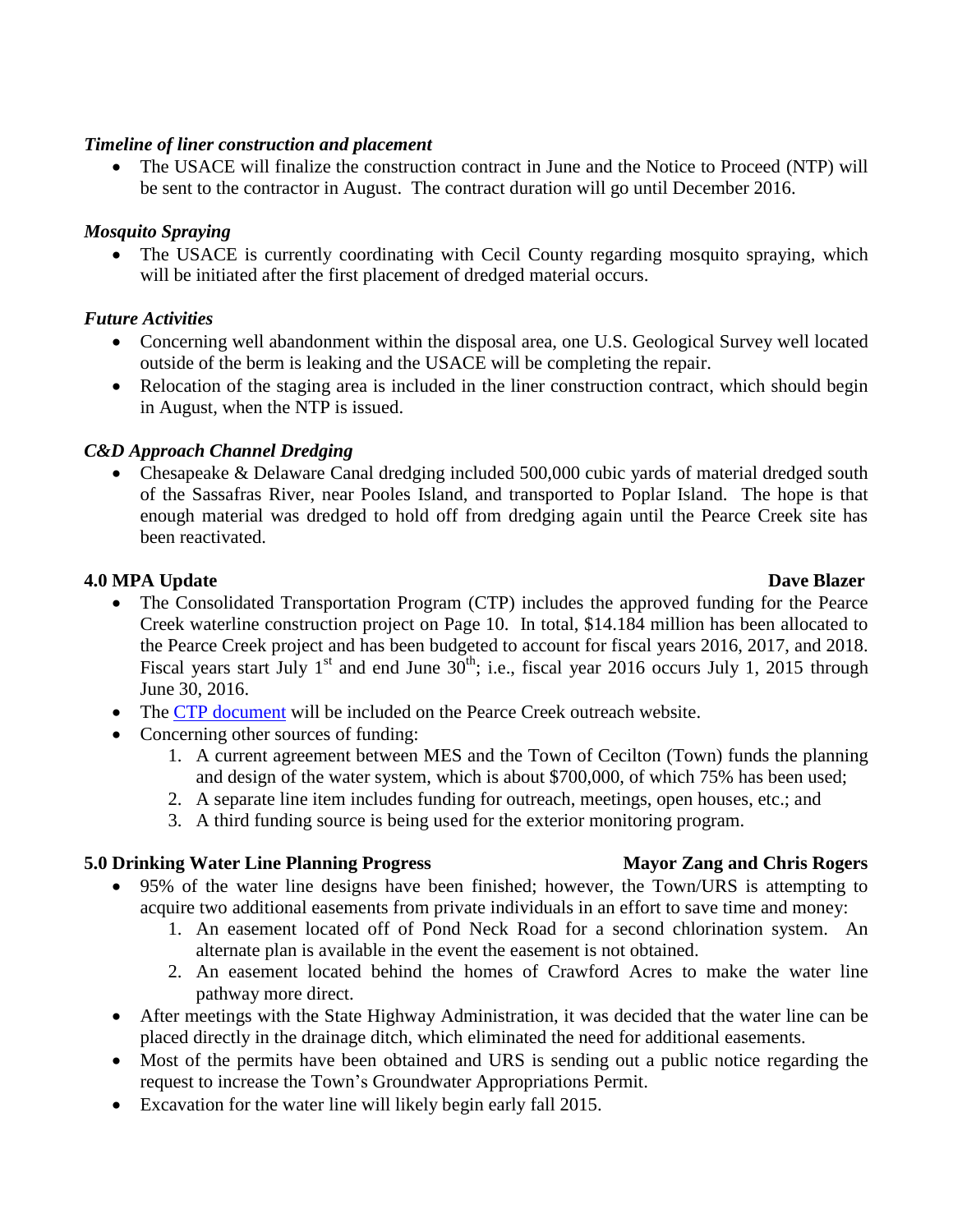- The Town is still in a position to front the costs for the fire hydrants and will inform the citizens of the actual costs once it goes out to bid.
- The West View Shores (WVS) community shareholders will vote on the installation of the fire hydrants in their community.

## **6.0** Outreach Update Dave Blazer

## *Elected Officials*

- MPA and USACE met with elected officials to provide an update on the Pearce Creek project.
- The next meeting with elected officials is scheduled for July  $21^{st}$ .
- The Maryland Department of Transportation (MDOT), MDE, and the Governor has been made aware of the high priority of the Pearce Creek project.

### *Website Updates*

- The MPA GreenPort website is being designed to discuss all the work the MPA is doing for the dredging program and for the terminals regarding environmental stewardship, and can be reached via the MPA webpage. A link to the Pearce Creek outreach website will also be added.
- The Pearce Creek outreach website is continually updated depending on project progress.
- A resident requested a visual indicating the location of the groundwater monitoring wells and identifying which aquifer(s) the wells would be pulling from.
- Concerning the Water Quality Certification conditions and discharge requirements, the specific discharge parameters are still being developed and will be determined via MDE and USACE coordination.
- In response to a concern expressed about the discharge water impacting the community beaches, it was explained that there will be two levels of aboveground monitoring:
	- 1. Monitoring the water being discharged from the site, which will be conducted by USACE as a regulatory requirement, and;
	- 2. Monitoring the environmental conditions surrounding the Pearce Creek DMCF subsequent to discharge, which will be voluntarily conducted by MPA.

- Two primary concerns were raised from the Sunset Pointe community:
	- 1. The ability to pay for fire hydrants, and
	- 2. The ability to maintain wells for irrigation.
- Maintaining a well for irrigational purposes would be determined by MDE on a case-by-case basis for the Sunset Pointe community, which contains larger lot sizes. MPA will set up a meeting with MDE to discuss the exceptions issue. Most exceptions are for agricultural purposes and it is unknown if it would also apply to lawn irrigation.
- A Sunset Pointe community member inquired about the process to apply for exceptions to well abandonment as well as having a representative attend the community meeting on June  $6<sup>th</sup>$  to discuss the information.

### **8.0** Future Meeting Discussions **Figure 2.1 <b>F**ran Flanigan **Fran** Flanigan

- Site visits/tours/Open House events can be scheduled on an as-needed basis.
- Pearce Creek Implementation Committee (PCIC) members are available to attend community meetings, as requested.

### **7.0 Citizen Comments** Community Representatives